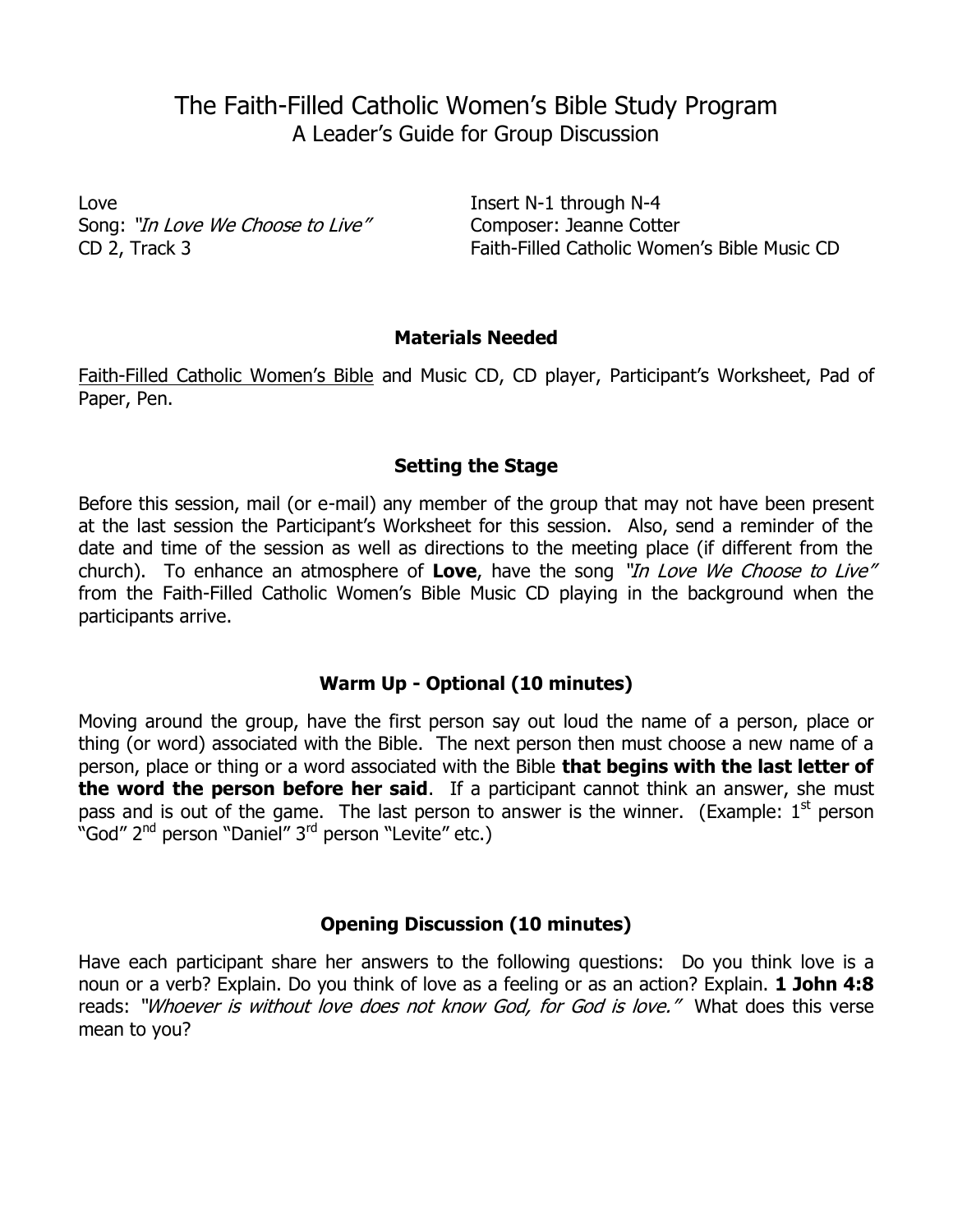## **Plan and Purpose (10 minutes)**

Read together the **Plan and Purpose** article on insert page N-1. Then, have each participant write down five actions in her life that she would consider "love in action." Have each participant share and explain her list with the group. Discuss how love for others manifests itself in many ways.

#### **Spiritual Awakening - Opening Prayer**

Pray together the **Prayer** at the top of insert page N-2.

## **Spiritual Awakening - Recognizing (10 minutes)**

Ask for volunteers to read aloud each of the Scripture passages in the **Recognizing** section of **Spiritual Awakening** on insert page N-2. Remind the participants that each reader will pause for a few seconds of silence after each passage to allow anyone to offer any spontaneous thought, prayer, praise or thanksgiving that this Scripture might inspire. After the final Scripture is read, ask the group, "What else do these Scriptures teach us about **Love**?" Share and discuss any responses.

## **Spiritual Awakening – Recognizing (10 minutes)**

**Leader: Matthew 5:44 (Page 23 NT)** challenges us to love our enemies and to pray for those who persecute us. What are the implications of this command in Scripture for: our homes, our communities, our country and our world? Is it really possible to "love your enemies?" Discuss as a group. To conclude, ask each participant to share who they think is living this commandment. This can be someone famous or someone they know or have known.

## **Spiritual Awakening - Reflecting (10 minutes)**

Mother Teresa once said, "It is not how much we do, but how much love we put into doing. It is not how much we give, but the love we put in the giving." Ask the participants to share with the group how giving sometimes can be done "not in a spirit" of love? Respond as a group to this question: What is your secret to performing your daily responsibilities (i.e. putting in a full day at work, preparing meals at home, shopping, cleaning the house, doing the laundry) in the spirit of love?